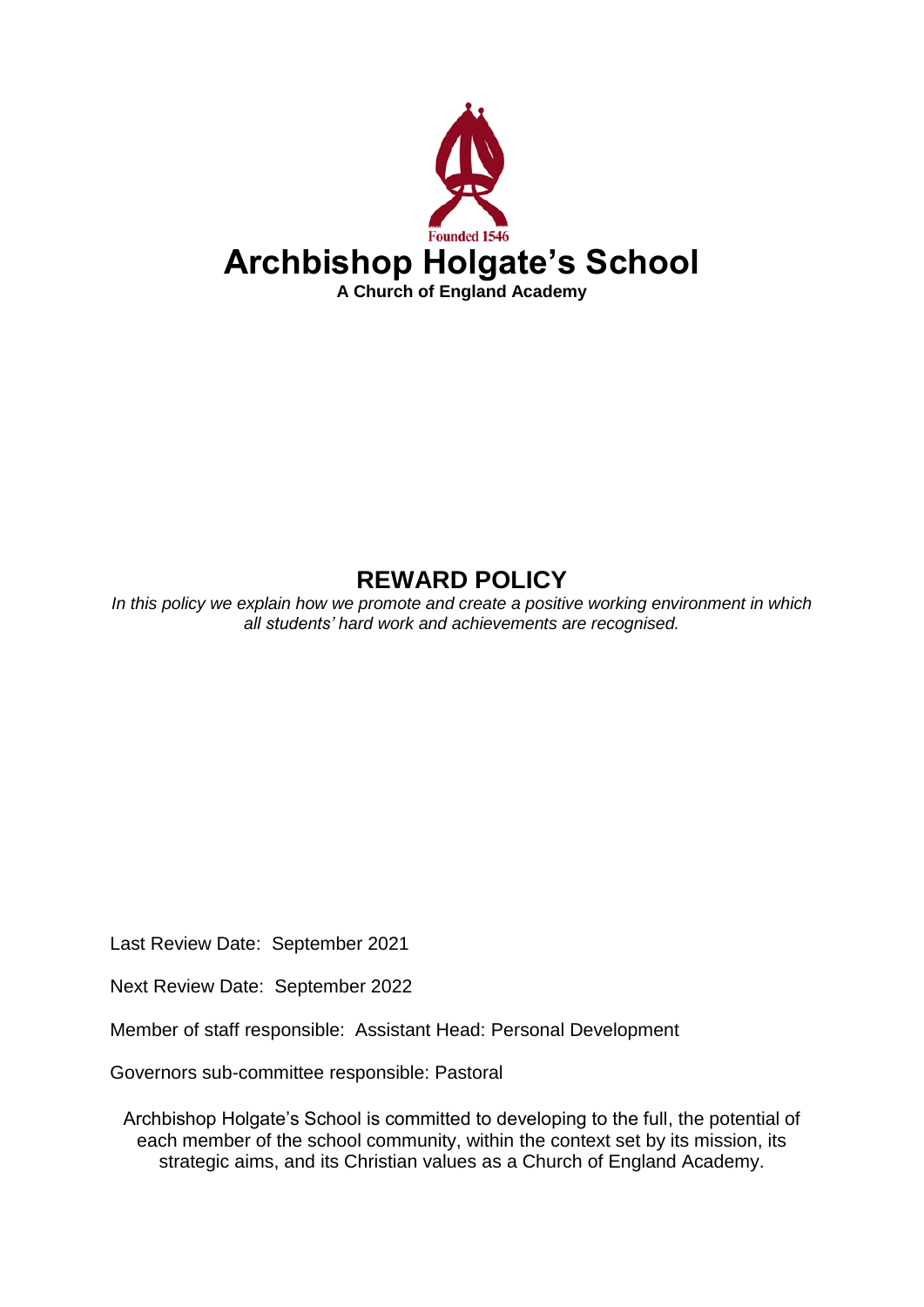# **Contents**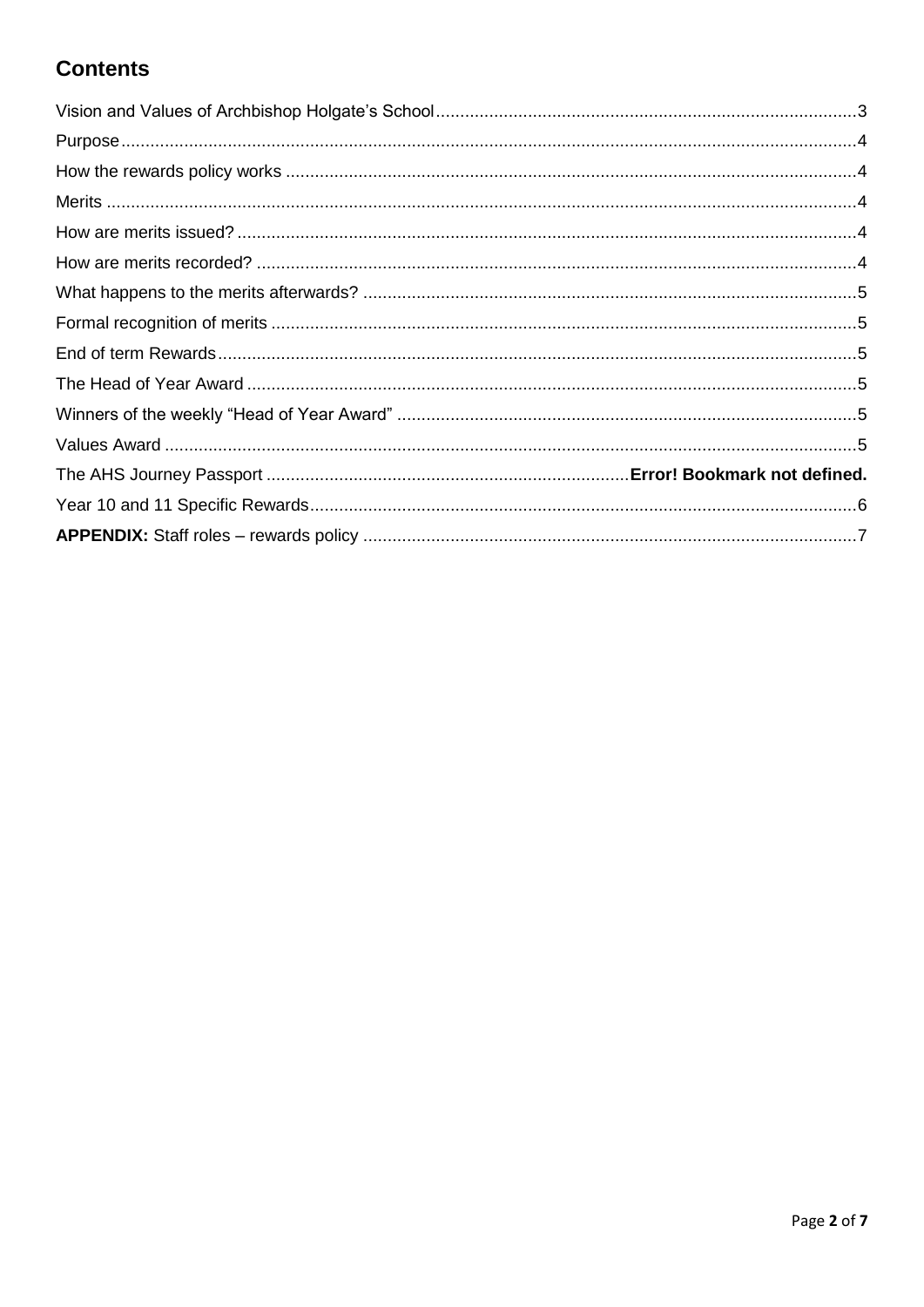# **Vision and Values of Archbishop Holgate's School**

<span id="page-2-0"></span>As a Church of England school we strive to ensure that all of our young people are cared for, given every opportunity to develop through academic study, to grow personally and spiritually and to live into being those Values we hold dear in our community and in wider society. Our role as a Church school is to help nurture both academic excellence and to help shape young people who can make a significant contribution to the community they serve. Key to this is a clear recognition that all students have individual gifts and talents and with support every young person can flourish.

Archbishop Holgate's School is distinctive and effective as a Church of England school because our Christian vision and values are very explicit and drive all areas of school life. Our Vision is one which combines Values, Care and Achievement.

## **"A threefold cord is not easily broken." Ecclesiastes 4:12**

Through this vision we seek to be a Church of England School which is deeply Christian. As such, the three themes of our vision, Values, Care and Achievement are deliberately expressed in that order, our distinct Christian Values help ensure that every child is cared for as an individual and this in turn will help them to succeed academically.

Our school values of *Justice*, *Compassion*, *Forgiveness* and *Trust* have been embedded across our school community and permeate all areas of school life.



This policy is to complement our vision and values and to enable the school to allow all members of Archbishop Holgate's community to live them into being every day.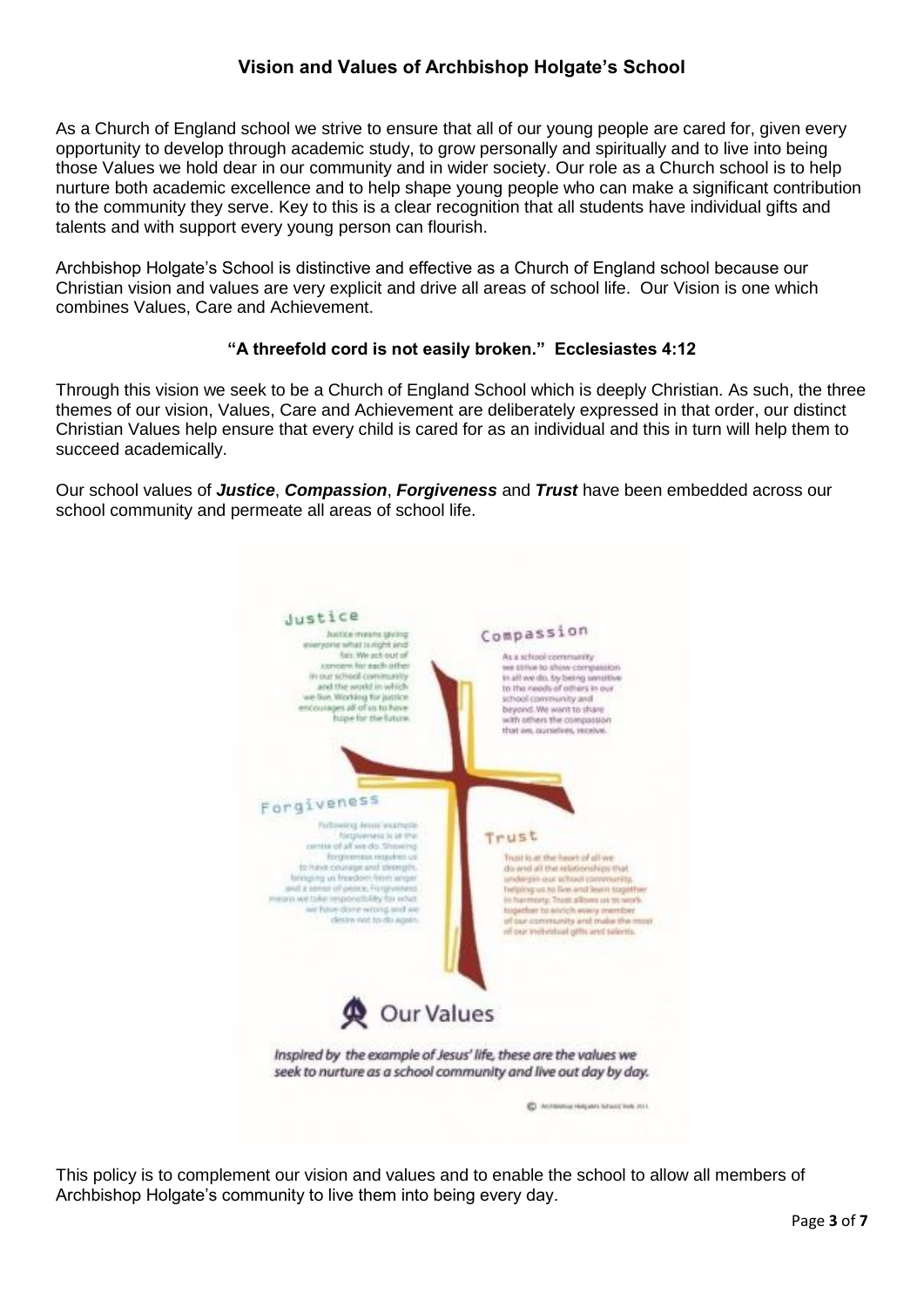## **AHS REWARDS**

At Archbishop Holgate's School we aim to create a positive and motivated atmosphere, within which students can take pride in what they do. We believe that through formal recognition of achievement, positive attitude to learning or community mindedness students will work harder and take more pride in themselves and their community during their 'Journey' through school.

In order to promote this aim and to create a positive school community, the whole school rewards policy is in place to achieve the following purpose and principles.

### <span id="page-3-0"></span>**Purpose**

- To promote a positive ethos through a culture of praise.
- To motivate and encourage students.
- To develop self-confidence, self-esteem and leads to further personal development.
- To recognise students' effort and achievement in relation to their position on the 'AHS Journey'.
- To recognise and reward students' contribution and commitment to the school.
- To develop and foster positive working relationships between students, staff and parents

#### **Principles**

- Equitable and inclusive
- Fair and consistently applied
- Easy to use and understood by all

#### <span id="page-3-1"></span>**How the rewards policy works**

The rewards policy is based around three principles: "Merits", the weekly "Head of Year Award" and the "Values Award". All pupils have the opportunity and the capacity to achieve these throughout their school career.

#### <span id="page-3-2"></span>**Merits**

In Key Stages 3 and 4, pupils receive merits. What can pupils receive a merit for?

- 1. Strong, positive contributions to lessons
- 2. Effort which exceeds expectations in lessons
- 3. Homework which demonstrates excellent effort

The top performing pupils may also receive letters of praise or attend celebration events with the Head and Head of Year following any reporting that is sent home to parents – this can be done at the discretion of the Head of Year.

#### <span id="page-3-3"></span>**How are merits issued?**

All staff will be issued with a stamp when they arrive at AHS. A stamp is issued in planners on that particular date in the planner. That is the extent of a member of staff's involvement in issuing rewards. This simple process should ensure merits are distributed widely and evenly across the entire school.

#### <span id="page-3-4"></span>**How are merits recorded?**

All merits are recorded on SIMs. Each form tutor has a specified time during PM Registration when to record this on SIMs once a fortnight.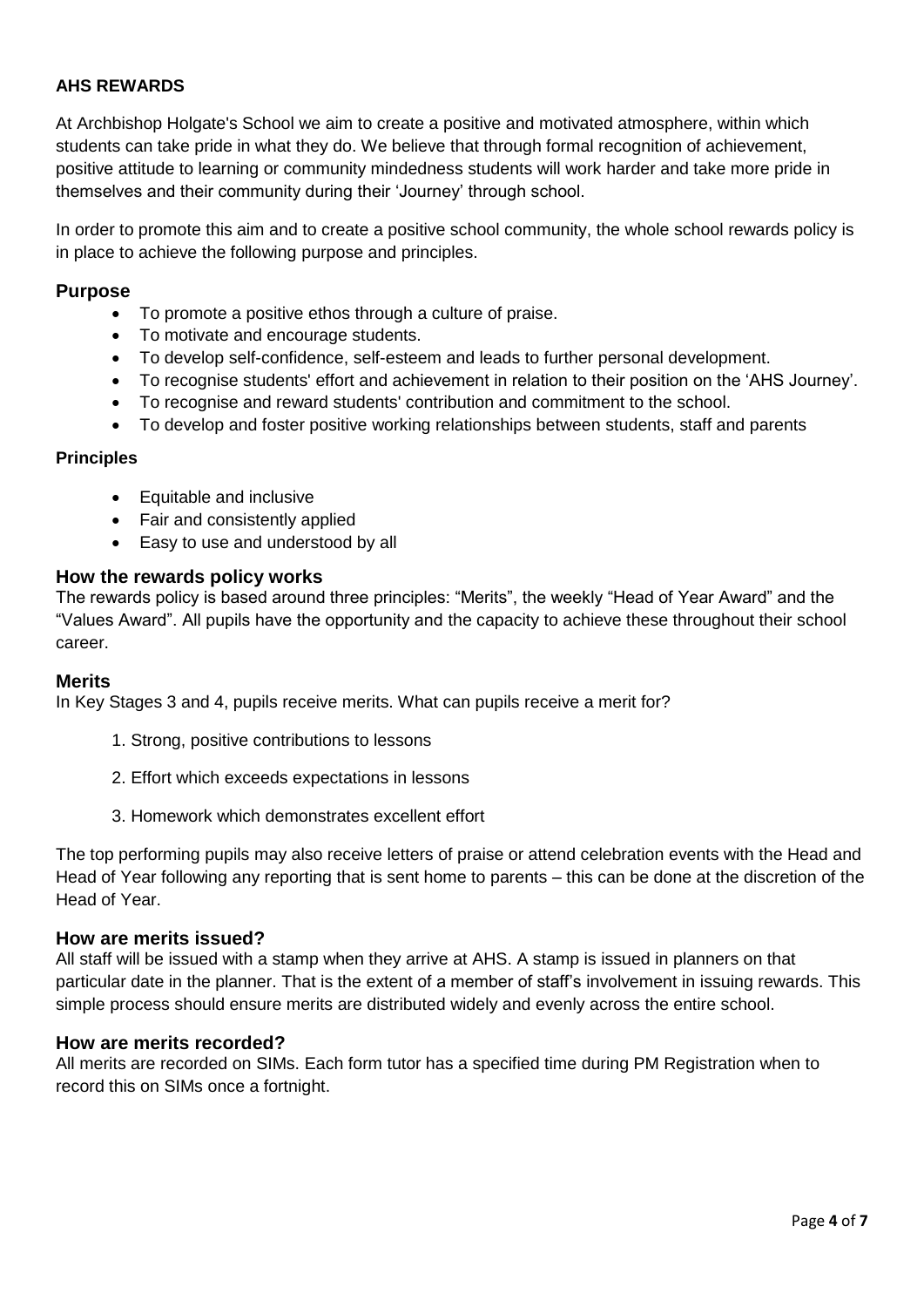# <span id="page-4-0"></span>**What happens to the merits afterwards?**

Heads of Year can then use SIMs to calculate totals for students, weekly totals, half-termly totals, form totals etc... These are then highlighted in form time and in ACW where individual students/forms will be praised and issued with awards where appropriate at the discretion of the Head of Year.

Heads of Year also create lists of pupils who qualify for a certificate and collate merits for the Values Award.

Members of staff are responsible for promoting a positive school environment, issuing rewards and celebrating success.

| <b>Name</b>                 | <b>Trigger Point</b> | <b>Reward</b> | <b>Presented</b>        |
|-----------------------------|----------------------|---------------|-------------------------|
| <b>Bronze</b>               | 75                   | Certificate   | Form Tutor              |
| Silver                      | 150                  | Certificate   | Head of Year            |
| Gold                        | 225                  | Certificate   | Head of Year            |
| Platinum                    | 300                  | Certificate   | <b>Head of Pastoral</b> |
| <b>Special Commendation</b> | 400                  | Certificate   | Headteacher             |

## <span id="page-4-1"></span>**Formal recognition of merits**

These awards will be publicised at the end of each half-term in ACW, in the school newsletter and certificates sent home to parents. The office will handle the production and distribution of these certificates.

# <span id="page-4-2"></span>**End of term Rewards**

There will also be a termly rewards experience at the end of each term. All students are eligible for the end of term reward. However, attendance it at the discretion of the relevant Head of Year. Dialogue with parents will be established early if a student is at risk of not being able to attend for whatever reason. This includes consistently poor behaviour in lessons and around.

# <span id="page-4-3"></span>**The Head of Year Award**

This is a separate award to merits. This is issued weekly to two students from each year group (Years 7- 13). This is intended to reward excellent effort, work or strong evidence of living the school values into being. It is not given on academic achievement but effort, commitment and character. Through suggestions by teachers, Heads of Year will select two pupils to receive these awards.

Heads of Year will also keep a list of their nominations and ensure a broad selection of pupils are awarded. However, the award will only ever be given on evidence of excellent effort, work and character.

# <span id="page-4-4"></span>**Winners of the weekly "Head of Year Award"**

Each recipient of the "Head of Year Award" will receive a letter home, a gift voucher and will be publicised on the "Head of Year Award board" and in the school newsletter.

## <span id="page-4-5"></span>**Values Award**

The Values Award will be based on nominations by staff throughout an academic year. If staff have an example of an action that profoundly demonstrates the core values of the school (Justice, Compassion, Forgiveness and Trust), they can you email Alex Arthur, along with the relevant Head of Year and PSW. This will then be recorded, and count towards students receiving the Values Award at the end of the school year.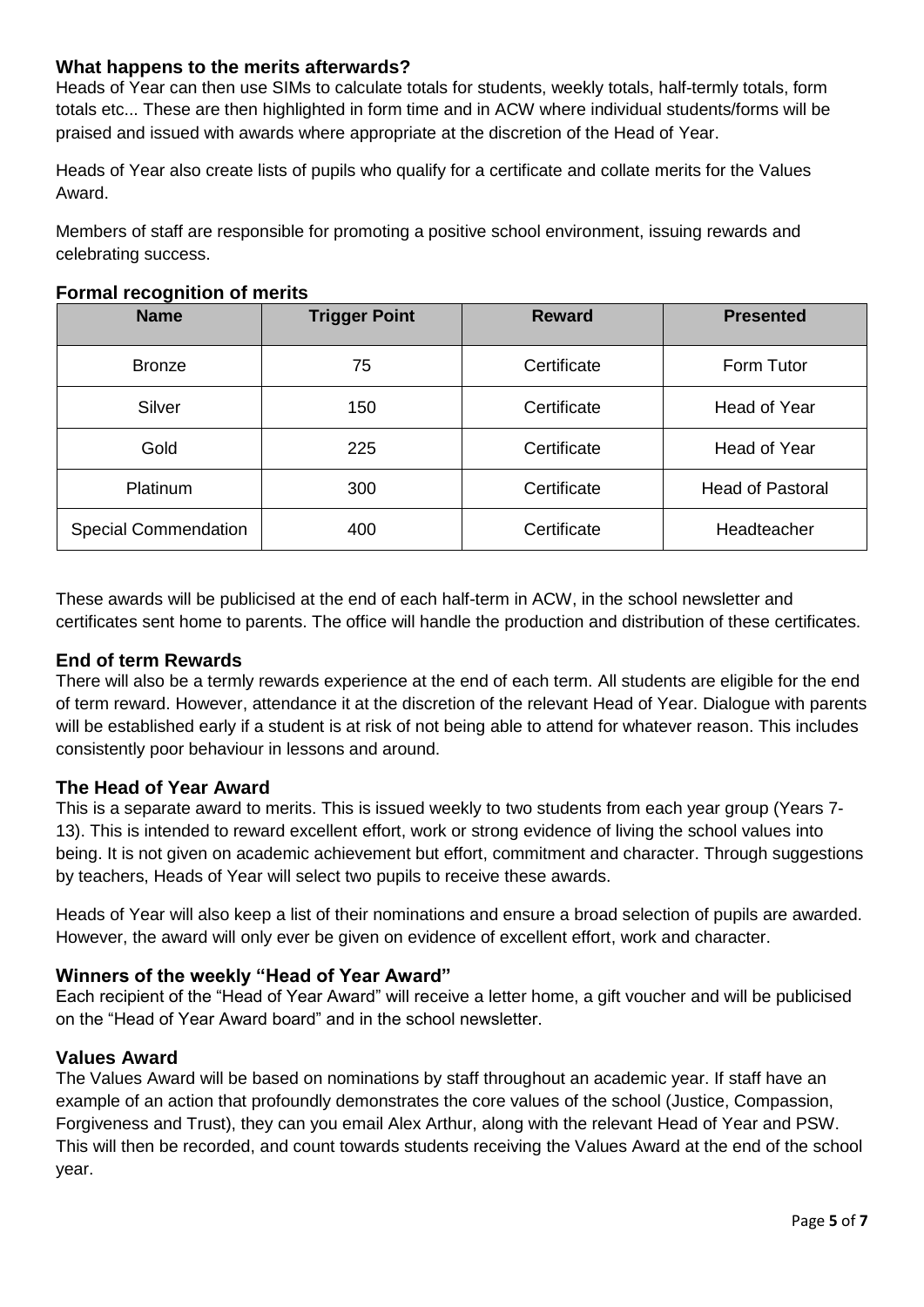# <span id="page-5-0"></span>**Year 10 and 11 Specific Rewards**

Year 10 and 11 will be part of the Whole School Rewards System outlined above. However, as there is the added expectation of Period 6 sessions, beyond what is expected of other year groups, the rewards system will be used to reflect this. Students in Year 10 and 11 that attend Period 6 sessions will be recorded centrally on a spreadsheet by the person carrying out the session. When students reach certain thresholds, their commitment will be recognised with a certificate outlining their commitment to their studies. This can also be counted if a student completes the Period 6 work to a satisfactory standard outside of the Period 6 session itself. This can be used by students in a 'Record of Achievement' for job / college interviews, providing recognition of these sessions being a reward in themselves.